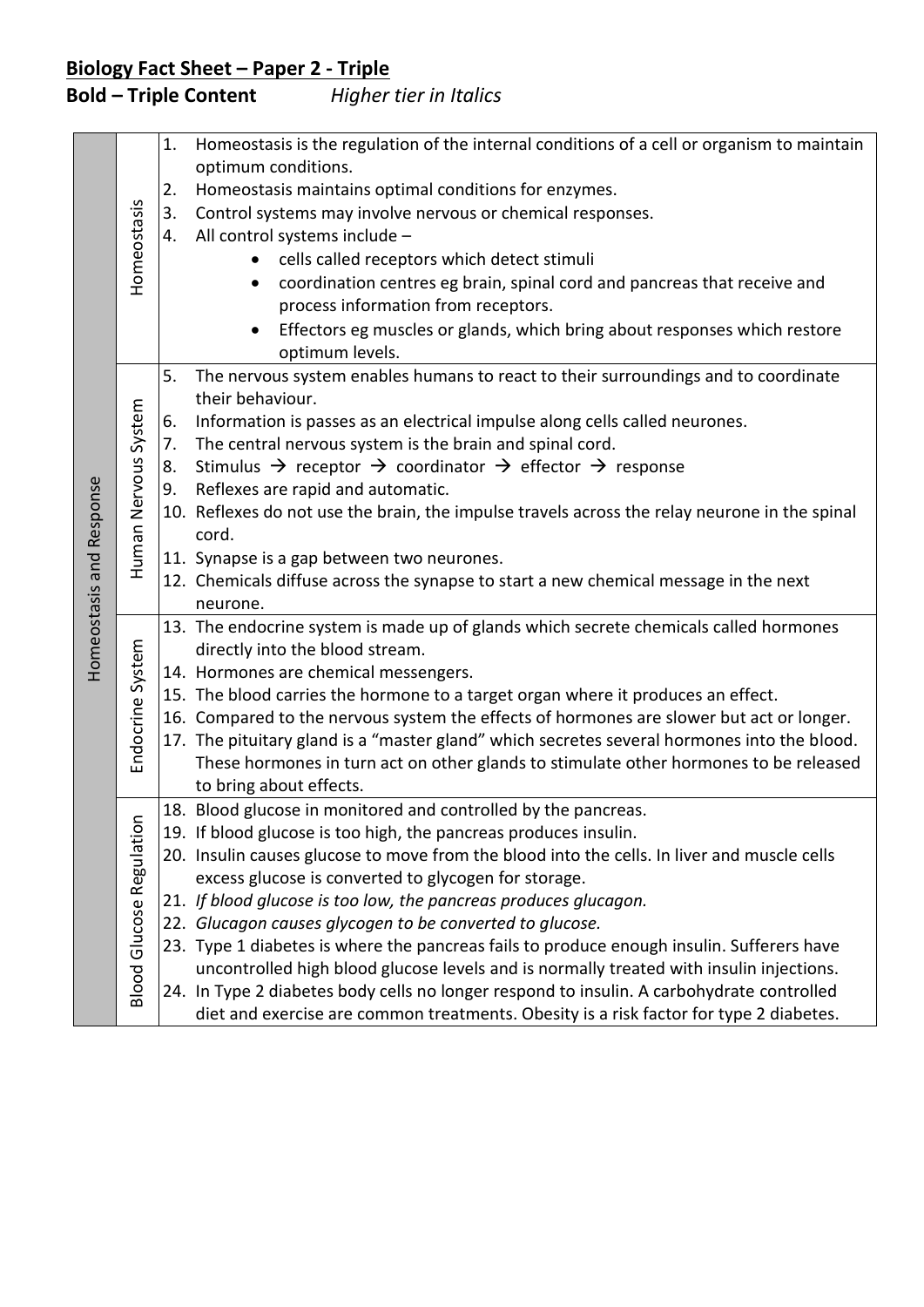| Hormones in human reproduction | 25. During puberty reproductive hormones cause secondary sex characteristics to develop,<br>for example, breast development in females and voice deepening in males.<br>26. Oestrogen in the main female sex hormone, produced in the ovary.<br>27. Testosterone is the main male sex hormone, produced by the testes, testosterone<br>stimulates sperm production.<br>28. The menstrual cycle releases an egg and prepares a woman's body for pregnancy. |
|--------------------------------|-----------------------------------------------------------------------------------------------------------------------------------------------------------------------------------------------------------------------------------------------------------------------------------------------------------------------------------------------------------------------------------------------------------------------------------------------------------|
|                                | 29. The menstrual cycle is, on average, 28 days long.<br>30. Ovulation is the release of a mature egg from the ovary.                                                                                                                                                                                                                                                                                                                                     |
|                                | 31. Menstruation, a period, lasts on average, 5 days.                                                                                                                                                                                                                                                                                                                                                                                                     |
|                                | 32. Several hormones control the menstrual cycle -                                                                                                                                                                                                                                                                                                                                                                                                        |
|                                | Follicle stimulating hormone (FSH) causes eggs to mature an egg in the ovary<br>$\bullet$<br>and stimulates the production of oestrogen.                                                                                                                                                                                                                                                                                                                  |
|                                | Oestrogen inhibits (stops) the production of FSH, stimulates the lining of the<br>$\bullet$<br>uterus and stimulates the production of oestrogen.                                                                                                                                                                                                                                                                                                         |
|                                | Luteinising hormone (LH) stimulates ovulation (release of a mature egg from<br>$\bullet$<br>the ovary).                                                                                                                                                                                                                                                                                                                                                   |
|                                | Progesterone maintains the lining of the uterus.<br>$\bullet$                                                                                                                                                                                                                                                                                                                                                                                             |
|                                | 33. Fertility can be controlled by a variety of hormonal and non-hormonal methods of<br>contraception. These include -                                                                                                                                                                                                                                                                                                                                    |
|                                | Oral contraceptives contain hormones (oestrogen & progesterone) to inhibit                                                                                                                                                                                                                                                                                                                                                                                |
|                                | FSH production so no eggs mature to be fertilised.                                                                                                                                                                                                                                                                                                                                                                                                        |
|                                | Injection, implant or skin patch of slow release progesterone to stop the                                                                                                                                                                                                                                                                                                                                                                                 |
| Contraception                  | maturing and release of eggs for a number of months or years.                                                                                                                                                                                                                                                                                                                                                                                             |
|                                | Barrier methods of contraception, eg. Condoms and diaphragm which<br>$\bullet$                                                                                                                                                                                                                                                                                                                                                                            |
|                                | prevent sperm reaching an egg.                                                                                                                                                                                                                                                                                                                                                                                                                            |
|                                | Intrauterine devices prevent the implantation of an embryo (IUD) or release                                                                                                                                                                                                                                                                                                                                                                               |
|                                | a hormone (IUS).                                                                                                                                                                                                                                                                                                                                                                                                                                          |
|                                | Spermicidal agents which kill or disable sperm<br>$\bullet$                                                                                                                                                                                                                                                                                                                                                                                               |
|                                | Abstaining from intercourse when an egg may be in the oviduct                                                                                                                                                                                                                                                                                                                                                                                             |
|                                | Surgical methods of male and female sterilisation.                                                                                                                                                                                                                                                                                                                                                                                                        |
|                                | 34. Infertility (where a couple are unable to get pregnant) can be helped by giving a "fertility<br>drug". This drug includes the hormones FSH and LH, she may then become pregnant in<br>the normal way.                                                                                                                                                                                                                                                 |
|                                | 35. In Vitro Fertilisation (IVF) treatment involves -                                                                                                                                                                                                                                                                                                                                                                                                     |
|                                | Giving the mother FSH & LH to stimulate the maturing of several eggs.                                                                                                                                                                                                                                                                                                                                                                                     |
|                                | The eggs are collected from the mother and fertilised by sperm from the                                                                                                                                                                                                                                                                                                                                                                                   |
|                                | father in the lab.                                                                                                                                                                                                                                                                                                                                                                                                                                        |
|                                | The fertilised eggs develop into embryos.                                                                                                                                                                                                                                                                                                                                                                                                                 |
|                                | At the stage when the embryo's are tiny balls of cells, one or two embryo's<br>$\bullet$                                                                                                                                                                                                                                                                                                                                                                  |
|                                | are inserted into the mother's uterus.                                                                                                                                                                                                                                                                                                                                                                                                                    |
|                                | 36. Fertility treatment gives a woman the chance to have a baby of her own, but it can be $-$                                                                                                                                                                                                                                                                                                                                                             |
| Hormones to treat infertility  | Very emotionally and physically stressful                                                                                                                                                                                                                                                                                                                                                                                                                 |
|                                | The success rates are low<br>$\bullet$                                                                                                                                                                                                                                                                                                                                                                                                                    |
|                                |                                                                                                                                                                                                                                                                                                                                                                                                                                                           |
|                                | Can lead to multiple births which increase the risks to both mothers and<br>babies.                                                                                                                                                                                                                                                                                                                                                                       |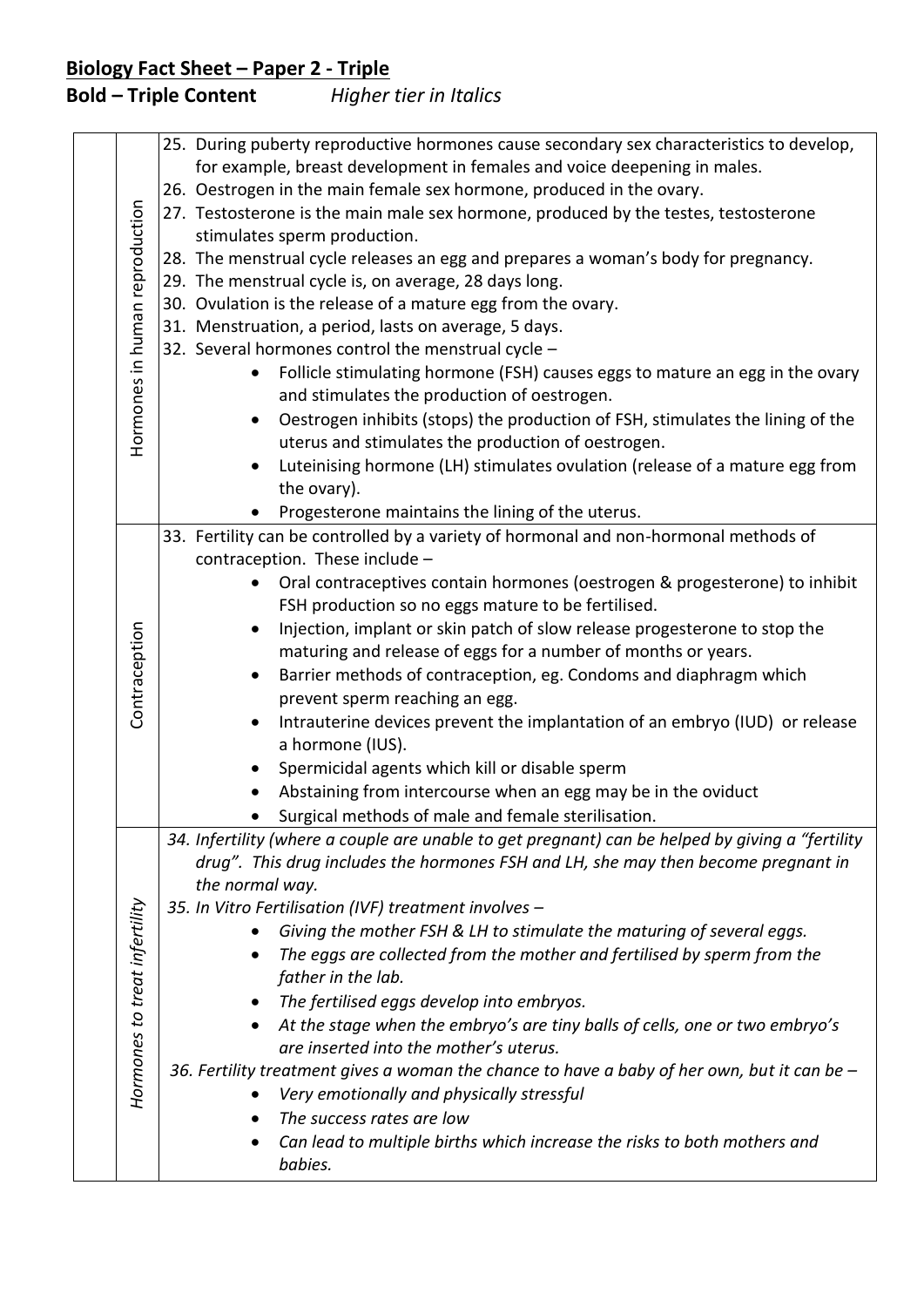|             | Negative Feedback             | 37. Adrenaline is produced by the adrenal glands in times of fear or stress. It increases the<br>heart rate and the amount of oxygen and glucose to the brain and muscles, preparing<br>the body for 'flight or fight'.<br>38. Thyroxine from the thyroid gland stimulates the basal metabolic rate. It plays an<br>important role in growth and development.<br>39. Thyroxine levels are controlled by negative feedback.                                                                                                                                                                                                                                                                                                                                                                                                                                                                                                                                                                                                                                                                       |
|-------------|-------------------------------|--------------------------------------------------------------------------------------------------------------------------------------------------------------------------------------------------------------------------------------------------------------------------------------------------------------------------------------------------------------------------------------------------------------------------------------------------------------------------------------------------------------------------------------------------------------------------------------------------------------------------------------------------------------------------------------------------------------------------------------------------------------------------------------------------------------------------------------------------------------------------------------------------------------------------------------------------------------------------------------------------------------------------------------------------------------------------------------------------|
| Inheritance | Reproduction                  | 40. Sexual reproduction involves the joining (fusion) of male and female gametes:<br>Sperm & egg cells in animals<br>Pollen & egg cells in flowering plants<br>41. In sexual reproduction there is a mixing of genetic information, this leads to variety in<br>the offspring.<br>42. Gametes are produced by meiosis.<br>43. Asexual reproduction involves one parent.<br>44. There is no joining of gametes so there is no mixing of genetic information.<br>45. Asexual reproduction leads to genetically identical offspring - clones.<br>46. Asexual reproduction uses mitosis.<br>47. Cells in ovarys and testes divide by meiosis to form gametes.<br>48. When a cell divides to form gametes:<br>Copies of genetic information are made<br>The cell divides twice to form four gametes, each with a single set of<br>chromosomes<br>All gametes are genetically different from each other<br>49. Gametes join at fertilisation to restore the normal number of chromosomes.<br>50. The new cell divides by mitosis to form an embryo. As the embryo develops the cells<br>differentiate. |
|             | genome<br>& the<br><b>ANQ</b> | 51. The genetic material in the nucleus of a cell is composed of a chemical called DNA.<br>52. DNA is a polymer and has two strands forming a double helix.<br>53. DNA is contained in structures called chromosomes.<br>54. A gene is a small section of DNA on a chromosome<br>55. Each gene contains the instructions for a sequence of amino acids, to make a specific<br>protein.<br>56. The genome of an organism is the entire genetic material of that organism.<br>57. The whole human genome has been studied. This is important -<br>For medicine in the future<br>$\bullet$<br>To search for genes linked to different types of disease<br>Understanding and treatment of inherited diseases.<br>٠<br>For tracing human migration patterns from the past.                                                                                                                                                                                                                                                                                                                            |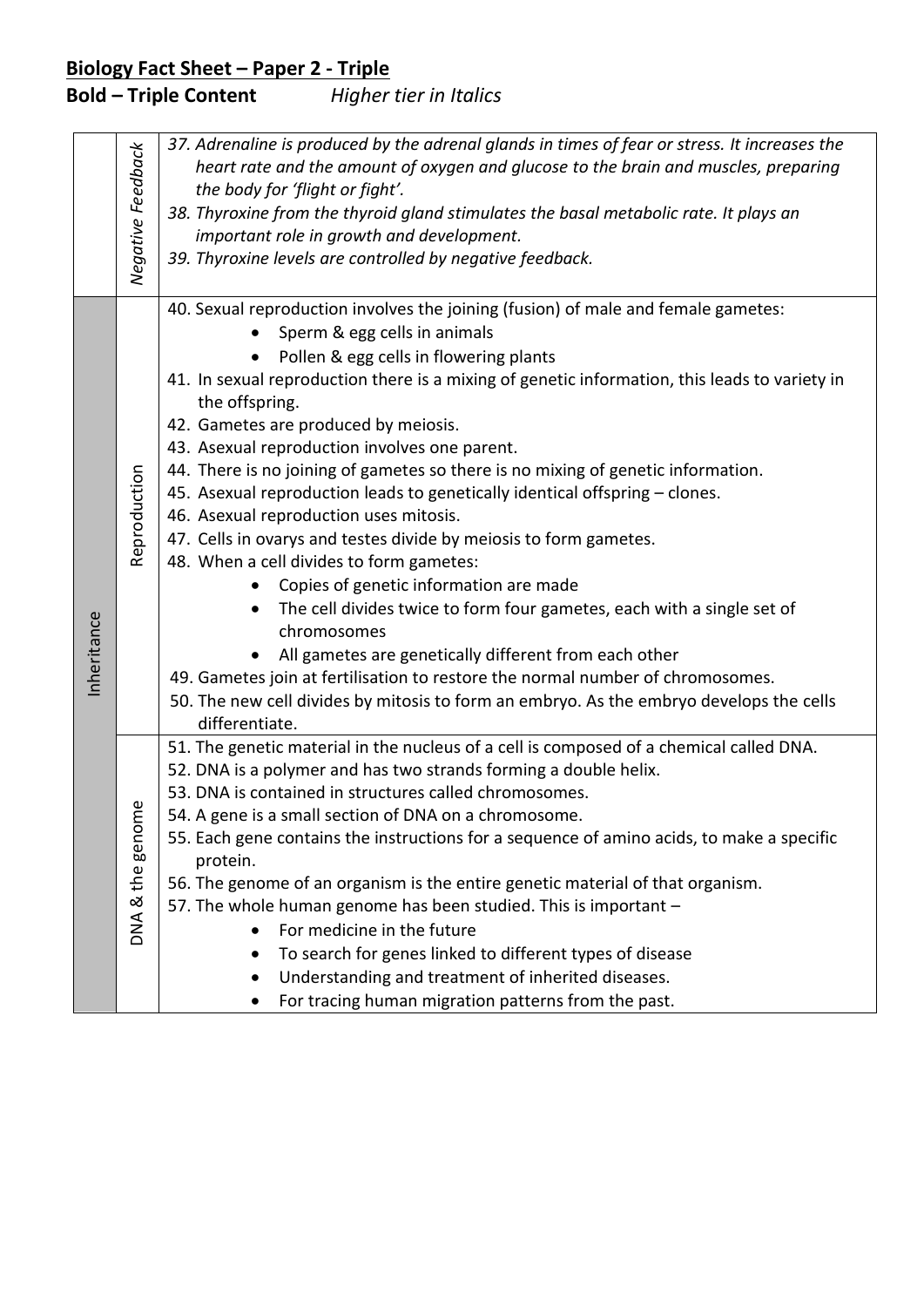|                       |                     | 58.                                                                                                            | Some characteristics are controlled by a single gene eg fur colour in mice and red<br>green colour blindness in humans. |  |
|-----------------------|---------------------|----------------------------------------------------------------------------------------------------------------|-------------------------------------------------------------------------------------------------------------------------|--|
|                       |                     | 59.                                                                                                            | Each gene may have different forms called alleles.                                                                      |  |
|                       |                     | 60.                                                                                                            | The combination of alleles present is the organisms genotype.                                                           |  |
|                       |                     | 61.                                                                                                            | The characteristics that are expressed is the organism's phenotype.                                                     |  |
|                       |                     | 62.                                                                                                            | A dominant allele is always expressed, even if only one copy is present.                                                |  |
|                       |                     | 63.                                                                                                            | A recessive allele is only expressed if two copies are present (no dominant allele                                      |  |
|                       | Genetic Inheritance |                                                                                                                | present)                                                                                                                |  |
|                       |                     | 64.                                                                                                            | If two of the same alleles are present, the organisms are homozygous for that<br>characteristic.                        |  |
|                       |                     | 65.                                                                                                            | If two different alleles are present the organism is heterozygous for that                                              |  |
|                       |                     |                                                                                                                | characteristic.                                                                                                         |  |
|                       |                     | 66.                                                                                                            | Some disorders are caused by the inheritance of certain alleles.                                                        |  |
|                       | Inherited           | 67.                                                                                                            | Polydactyly - having extra fingers or toes - is caused by a dominant allele.                                            |  |
|                       |                     | 68.                                                                                                            | Cystic fibrosis $-$ a disorder of the cell membranes $-$ is caused by a recessive allele.                               |  |
|                       |                     | 69.                                                                                                            | Embryo's can be screened (have their genetic information checked) to see if they                                        |  |
|                       |                     |                                                                                                                | have any alleles for a genetic disorder.                                                                                |  |
|                       | determination       | 70.                                                                                                            | Human body cells contain 23 chromosomes. One pair of chromosomes determines                                             |  |
|                       | Sex                 | 71.                                                                                                            | sex.<br>Females have sex chromosomes XX                                                                                 |  |
|                       |                     | 72.                                                                                                            | Males have sex chromosomes XY.                                                                                          |  |
|                       |                     |                                                                                                                |                                                                                                                         |  |
|                       |                     | 73.                                                                                                            | Differences in the characteristics of individuals in a population is called variation.                                  |  |
|                       |                     | 74.                                                                                                            | Variation is due to $-$                                                                                                 |  |
|                       | Variation           |                                                                                                                | Genes that are inherited (genetic causes)                                                                               |  |
|                       |                     |                                                                                                                | The conditions the organism has developed in (environmental causes)<br>$\bullet$                                        |  |
|                       |                     |                                                                                                                | Combination of genes and the environment.                                                                               |  |
|                       |                     | 75. Mutations occur continuously.<br>76. Very rarely a mutation will lead to a new phenotype (characteristic). |                                                                                                                         |  |
|                       |                     | 77.                                                                                                            | The theory of evolution by natural selection states that all species of living things                                   |  |
|                       | Evoluti             |                                                                                                                | have evolved from simple life forms that first developed more than three billion                                        |  |
|                       |                     |                                                                                                                | years ago.                                                                                                              |  |
|                       |                     |                                                                                                                |                                                                                                                         |  |
| Variation & Evolution |                     | 78.                                                                                                            | Fossils are the remains of organisms from millions of years ago, which are found in<br>rocks.                           |  |
|                       |                     | 79.                                                                                                            | Fossils may be formed -                                                                                                 |  |
|                       |                     |                                                                                                                | From parts of organisms that have not decayed                                                                           |  |
|                       |                     |                                                                                                                | Parts of the organism are replaced by minerals                                                                          |  |
|                       | Fossils             |                                                                                                                | Preserved traces of organisms eg footprints, burrows & rootlet traces                                                   |  |
|                       |                     | 80.                                                                                                            | Many early forms of life were soft bodied so left few traces behind. Any traces that                                    |  |
|                       |                     |                                                                                                                | have been left behind have mainly been destroyed by geological activity.                                                |  |
|                       |                     | 81.                                                                                                            | Few fossils mean scientists cannot be certain how life began on Earth.                                                  |  |
|                       |                     | 82.                                                                                                            | Fossils can tell us how much or how little different organisms have changed as life                                     |  |
|                       |                     |                                                                                                                | developed on Earth.                                                                                                     |  |
|                       |                     | 83.                                                                                                            | Extinctions occur when there are no remaining individuals of a species still alive.                                     |  |
|                       | Extinction          | 84.                                                                                                            | Extinction can occur for many reasons including, new predators, new disease, new                                        |  |
|                       |                     |                                                                                                                | more successful competitors, catastrophic events & changes to the environment over                                      |  |
|                       |                     |                                                                                                                | geological time.                                                                                                        |  |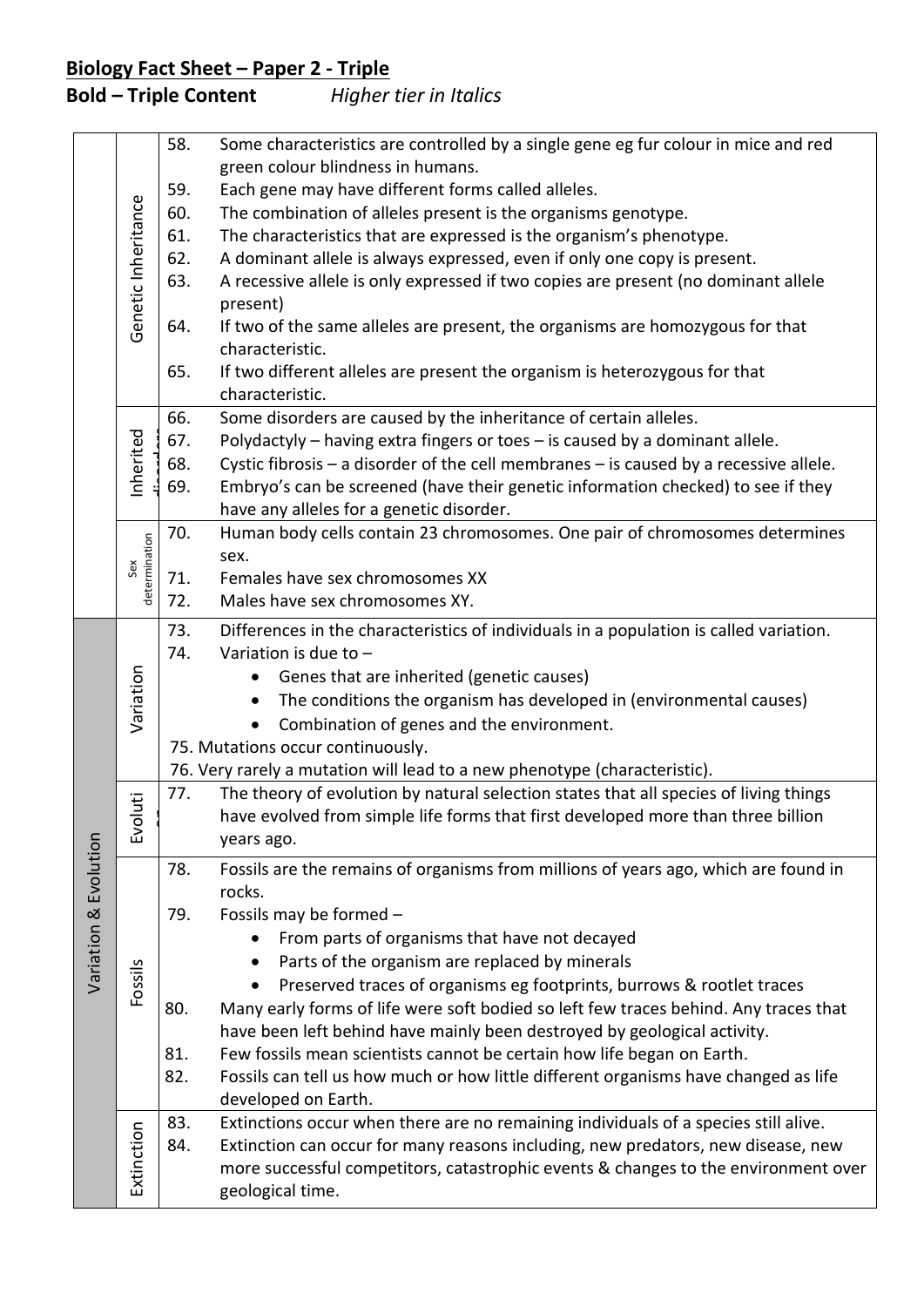|  |                     | 85.  | Carl Linnaeus classified living organisms depending on their structure and                                |
|--|---------------------|------|-----------------------------------------------------------------------------------------------------------|
|  |                     |      | characteristics.                                                                                          |
|  |                     | 86.  | Linnaeus classified living things into kingdom, phylum, class, order, family, genus,<br>species.          |
|  |                     | 87.  | Organisms are named by the binomial system of genus and species.                                          |
|  |                     | 88.  | As evidence and knowledge of internal structures became more developed due to                             |
|  |                     |      | improvements in microscopes and the understanding of biochemical processes, new                           |
|  |                     |      | models of classification were proposed.                                                                   |
|  | Classification      | 89.  | Carl Woese developed a three domain system, which sits above Linnaeus' system                             |
|  |                     |      | above.                                                                                                    |
|  |                     | 90.  | The three domains are $-$                                                                                 |
|  |                     |      | Archaea – primitive bacteria living in extreme environments (extremophiles)                               |
|  |                     |      | Bacteria - true bacteria                                                                                  |
|  |                     |      | Eukaryota - protists, fungi, plants and animals.                                                          |
|  |                     | 91.  | Evolutionary trees are used to show how organisms are related. They use current                           |
|  |                     |      | classification data for living organisms and fossil data for extinct organisms.                           |
|  |                     | 92.  | Selective breeding is the process by which humans breed plants and animals for                            |
|  |                     |      | particular genetic characteristics.                                                                       |
|  |                     | 93.  | Humans have been doing this for thousands of years since they first bred food crops                       |
|  |                     |      | from wild plants and domesticated animals.                                                                |
|  | Selective Breeding  | 94.  | Characteristics for selective breeding can be chosen for usefulness or appearance -                       |
|  |                     |      | Disease resistance in food crops                                                                          |
|  |                     |      | Animals which produce more meta or milk                                                                   |
|  |                     |      | Domestic dogs with a gentle nature                                                                        |
|  |                     |      | Large or unusual flowers.                                                                                 |
|  |                     | 95.  | Selective breeding can lead to "inbreeding" where some breeds are prone to disease                        |
|  |                     | 96.  | or inherited defects.<br>Genetic engineering is when the genome from one organism is changed by inserting |
|  |                     |      | a gene from another organism to give a desired characteristic.                                            |
|  |                     | 97.  | Genes are "cut out" from one organisms using enzymes.                                                     |
|  |                     | 98.  | Plant crops have been genetically engineered to be resistant to disease, produce                          |
|  |                     |      | bigger better fruits, are resistant to insect attack or herbicides.                                       |
|  |                     | 99.  | Genetically engineered (or modified) crops generally show increased yield.                                |
|  | Genetic Engineering | 100. | Bacterial cells have been genetically engineered to produce useful substances such as                     |
|  |                     |      | human insulin to treat diabetes.                                                                          |
|  |                     | 101. | Concerns about genetically modified crops include the effect on populations of wild                       |
|  |                     |      | flowers and insects and the effect of eating GM crops on human health.                                    |
|  |                     | 102. | In genetic engineering $-$                                                                                |
|  |                     |      | Enzymes are used to isolate the required gene, this gene is inserted into a                               |
|  |                     |      | vector                                                                                                    |
|  |                     |      | The vector is used to insert the gene into the required cells                                             |
|  |                     |      | Genes are transferred to the cells of animals, plants or microorganisms at an<br>$\bullet$                |
|  |                     |      | early stage in their development so that they develop with the desired                                    |
|  |                     |      | characteristics.                                                                                          |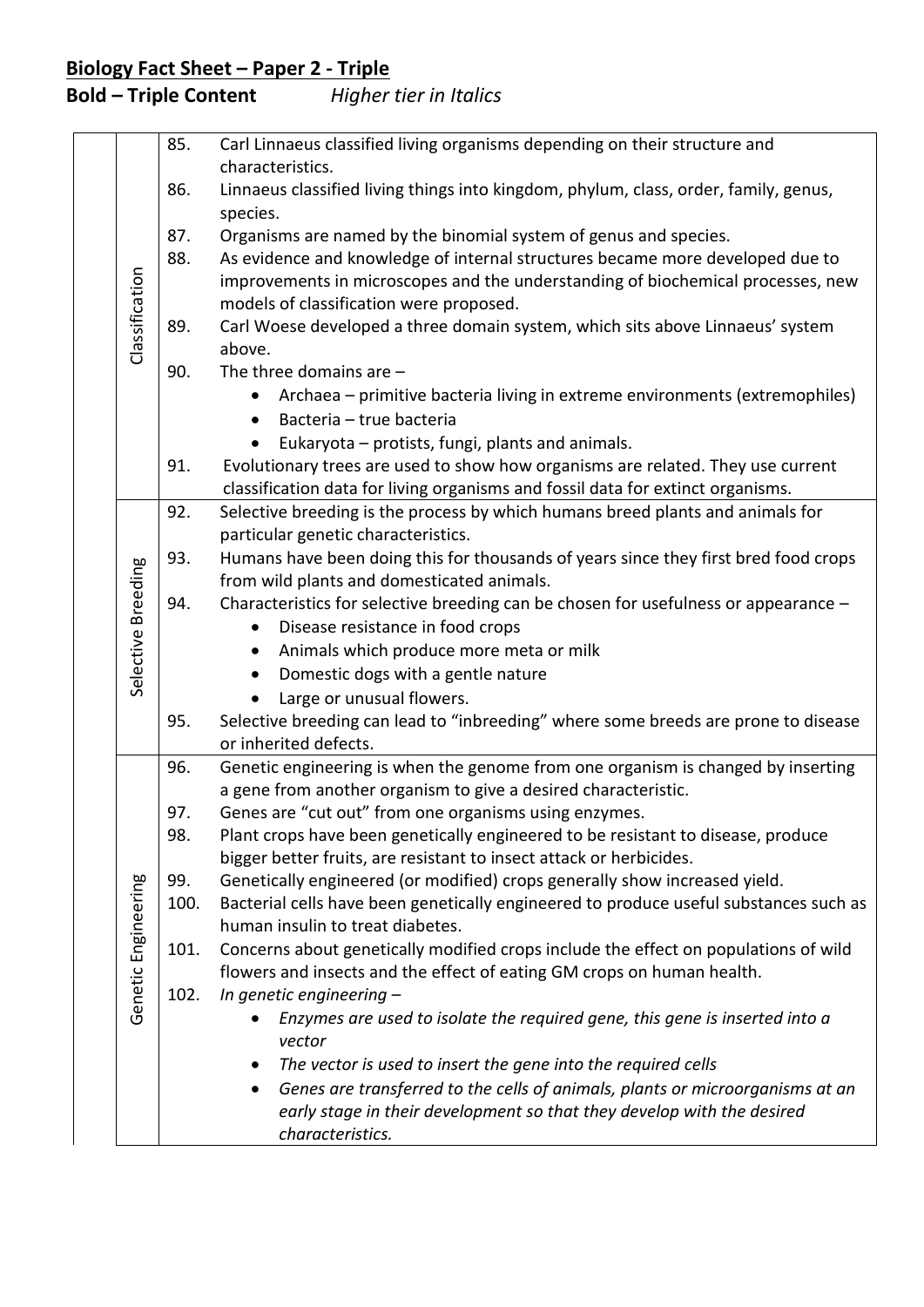|         |                                | 103. | An ecosystem is the interaction of a community of living organisms (biotic) with the |
|---------|--------------------------------|------|--------------------------------------------------------------------------------------|
|         |                                |      | non-living (abiotic) parts of their environment.                                     |
|         |                                | 104. | Plants in a community often compete with each other for light, space, water and      |
|         |                                |      | mineral ions from the soil.                                                          |
|         |                                | 105. | Animals often compete with each other for food, mates and territory.                 |
|         |                                | 106. | Within a community each species depends on other species for food, shelter,          |
|         |                                |      | pollination, seed dispersal etc. If one species is removed if can affect the whole   |
|         |                                |      | community - this is interdependence.                                                 |
|         |                                | 107. | A stable community is one where all the species and environmental factors are in     |
|         | competition                    |      | balance so that population sizes remain fairly constant.                             |
|         |                                | 108. | Abiotic (non living) factors which affect a community are -                          |
|         |                                |      | Light intensity<br>$\bullet$                                                         |
|         |                                |      | Temperature<br>$\bullet$                                                             |
|         | ಡ                              |      | Moisture levels<br>$\bullet$                                                         |
|         |                                |      | Soil pH and mineral content<br>$\bullet$                                             |
|         |                                |      | Wind intensity and direction                                                         |
|         |                                |      | $\bullet$                                                                            |
|         |                                |      | Carbon dioxide levels for plants<br>$\bullet$                                        |
|         |                                |      | Oxygen levels for aquatic plants.                                                    |
|         |                                | 109. | Biotic (living) factors which affect a community are -                               |
| Ecology |                                |      | Availability of food<br>$\bullet$                                                    |
|         | Adaptations, interdependence   |      | New predators arriving<br>$\bullet$                                                  |
|         |                                |      | New pathogens<br>$\bullet$                                                           |
|         |                                |      | One species outcompeting another so the numbers are no longer sufficient to          |
|         |                                |      | breed.                                                                               |
|         |                                | 110. | Organisms have features (adaptations) that enable them to survive in the conditions  |
|         |                                |      | in which they normally live. These adaptations may be structural (camouflage),       |
|         |                                |      | behavioural (basking in the sun) or functional (controlling the amount of urine      |
|         |                                |      | produced to conserve water).                                                         |
|         |                                | 111. | Some organisms live in environments that are very extreme, for example, high         |
|         |                                |      | pressure, high temperature or high salt concentration.                               |
|         |                                | 112. | These organisms are called extremophiles.                                            |
|         |                                | 113. | Bacteria living in deep sea vents are called extremophiles.                          |
|         | Organisation of an<br>cosystem | 114. | Producers are organisms that carry out photosynthesis. Producers always start a food |
|         |                                |      | chain.                                                                               |
|         |                                | 115. | Producers are eaten by primary consumers, which are eaten by secondary consumers     |
|         |                                |      | and then tertiary consumers.                                                         |
|         |                                | 116. | Consumers that kill and eat other animals are predators and those eaten are prey.    |
|         |                                | 117. | In a stable community the numbers of predators and prey rise and fall in cycles.     |
|         |                                | 118. | Quadrats are used to measure the population of organisms in a habitat.               |
|         |                                | 119. | Transects are used to measure the distribution of organisms in a habitat.            |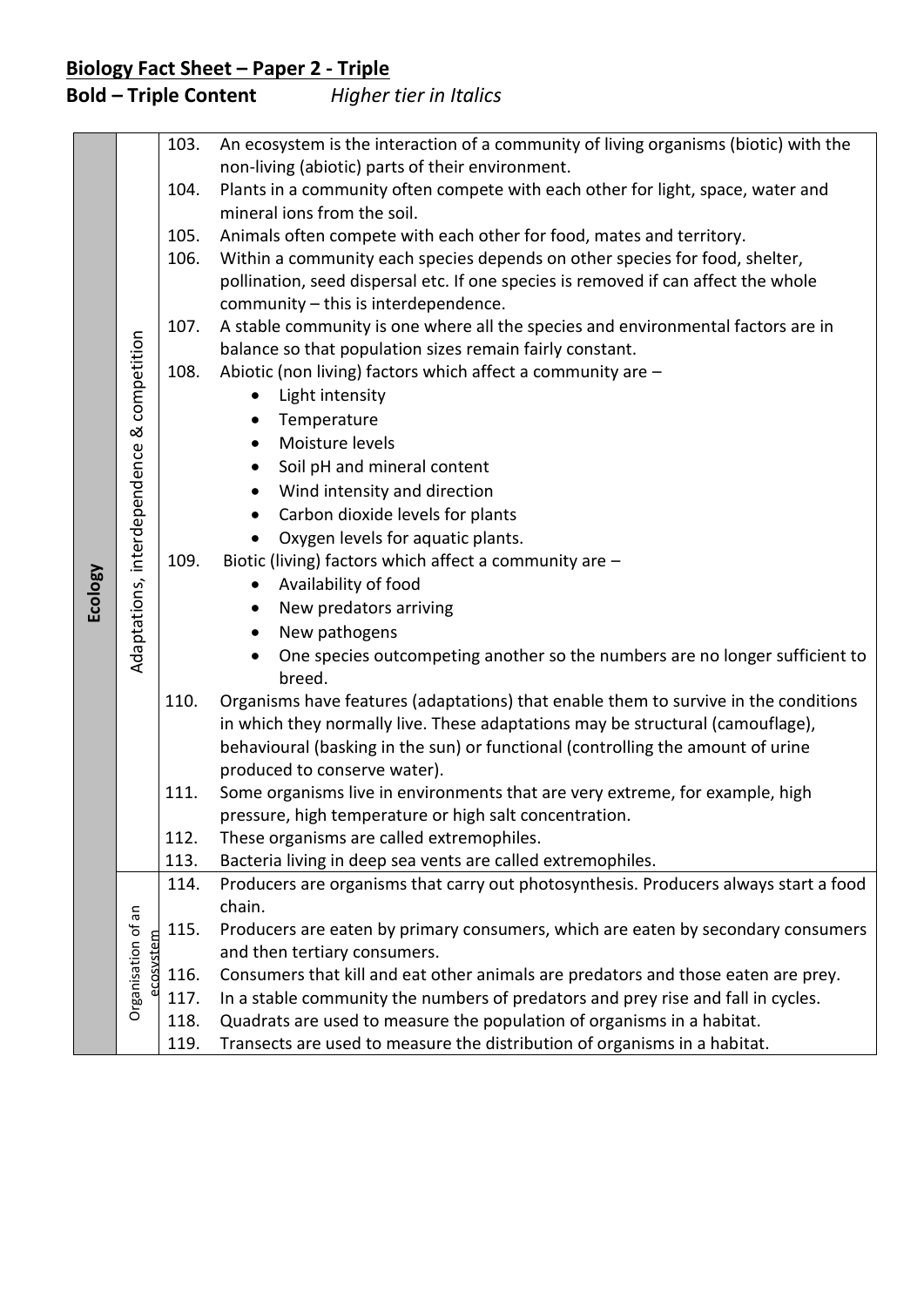|  |                          | 120. | All materials in the living world are recycled to provide the building blocks for future<br>organisms.                                                                  |
|--|--------------------------|------|-------------------------------------------------------------------------------------------------------------------------------------------------------------------------|
|  |                          | 121. | The carbon cycle returns carbon from organisms to the atmosphere as carbon                                                                                              |
|  |                          |      | dioxide to be used by plants in photosynthesis.                                                                                                                         |
|  |                          | 122. | The main processes in the carbon cycle are photosynthesis, respiration, combustion                                                                                      |
|  |                          |      | and decay.                                                                                                                                                              |
|  | How materials are cycled | 123. | Proteins, fats and carbohydrates all contain carbon atoms.                                                                                                              |
|  |                          | 124. | Microorganisms return carbon to the atmosphere as carbon dioxide in respiration                                                                                         |
|  |                          |      | and return mineral ions to the soil.                                                                                                                                    |
|  |                          | 125. | All energy absorbed by producers from the sun is eventually transferred to the                                                                                          |
|  |                          |      | environment.                                                                                                                                                            |
|  |                          | 126. | The water cycle provides fresh water for plants and animals on land before draining                                                                                     |
|  |                          |      | into the seas.                                                                                                                                                          |
|  |                          | 127. | Water is continually evaporated and precipitated.<br>Biodiversity is the variety of all the different species of organism on earth, or within                           |
|  |                          | 128. | an ecosystem.                                                                                                                                                           |
|  |                          | 129. | A large biodiversity ensures the stability of ecosystems by reducing the dependence                                                                                     |
|  |                          |      | of one species on another for food, shelter and the maintenance of the environment.                                                                                     |
|  | Biodiversity             | 130. | The future of the human species on Earth relies on us maintaining a good level of                                                                                       |
|  |                          |      | biodiversity.                                                                                                                                                           |
|  |                          | 131. | Many human activities are reducing biodiversity and only recently have measures                                                                                         |
|  |                          |      | been put in place to try to stop this reduction.                                                                                                                        |
|  |                          | 132. | Rapid growth in the human population and an increase in the standard of living mean                                                                                     |
|  |                          |      | that more resources are used and more waste is produced.                                                                                                                |
|  |                          | 133. | Unless waste and chemical materials are properly handled, more pollution will be                                                                                        |
|  |                          |      | caused.                                                                                                                                                                 |
|  |                          | 134. | Pollution can occur:                                                                                                                                                    |
|  | Waste Management         |      | In water, from sewage, fertiliser or toxic chemicals<br>$\bullet$                                                                                                       |
|  |                          |      | In air, from smoke and acidic gases                                                                                                                                     |
|  |                          |      | On land, from landfill and from toxic chemicals                                                                                                                         |
|  |                          | 135. | Pollution kills plants and animals which can reduce biodiversity.                                                                                                       |
|  |                          | 136. | Humans reduce the amount of land available for other animals and plants by                                                                                              |
|  |                          |      | building, quarrying, farming and dumping waste.                                                                                                                         |
|  |                          | 137. | The destruction of peat bogs and other areas of peat to produce garden compost,<br>reduces the area of this habitat and thus the variety of different plant, animal and |
|  | Land Use                 |      | microorganism species that live there (biodiversity).                                                                                                                   |
|  |                          | 138. | The decay or burning of the peat releases carbon dioxide into the atmosphere.                                                                                           |
|  |                          | 139. | Large scale deforestation in tropical areas has occurred to :                                                                                                           |
|  | Deforestation            |      | Provide land for cattle and rice fields                                                                                                                                 |
|  |                          |      | Grow crops for biofuels                                                                                                                                                 |
|  |                          |      |                                                                                                                                                                         |